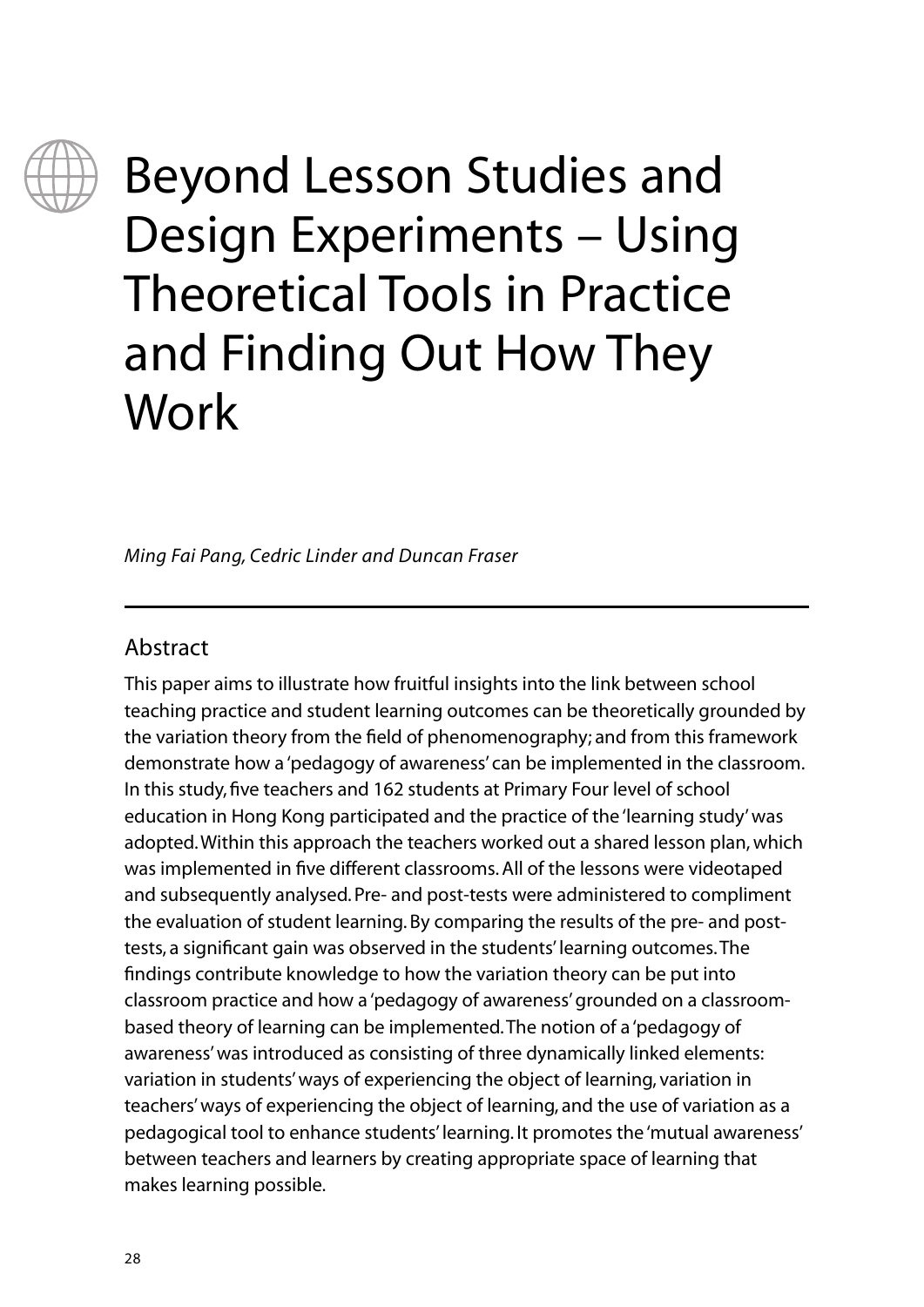# Introduction

This article illustrates how the birth of insights in school practice can be *theoretically grounded* and demonstrates how a 'pedagogy of awareness' which is developed from a classroom-based theory of learning, the variation theory, can be implemented in the classroom.We do this by examining, in a new way, how teachers can handle objects of learning (what students are supposed to learn) in order to extend the possibility of learning as a way to improve learning outcomes. Although it is widely believed that to improve student learning in school settings, where much of what our society expects students to learn is concentrated, the quality of teaching is the most likely ingredient to make a difference (see, e.g. Stigler & Hiebert, 1999). And a good many studies that have been conducted on classroom practices (e.g. Hopkins *et al*., 1994, 1997) concern the effectiveness of different pedagogical arrangements (e.g. whether students worked individually or in groups, or whether they had access to computers or worked only with paper and pencil). However, there have been extremely few definitive research conclusions emerging in the literature about a pedagogical arrangement that is, in general, distinctly most conducive to student learning.This has implied that the quality of teaching and consequent learning might not be able to be directly influenced by pedagogical arrangements *per se*.

Then,regardless of the pedagogical arrangement that a teacher adopts, teaching and learning must still have an object – teaching cannot take place in a vacuum. And what researchers have generally missed investigating is whether teachers can change the way they handle the object of learning in a systematic and theoretically grounded way in order to improve the possibility of learning and hence learning outcomes.To ascertain how better learning possibilities and outcomes may be constituted, the object of learning needs to be closely examined in terms of how it is made available to students in the classroom.

The study reported involves a team of five teachers who teach General Studies at the Primary Four level in the same school.The underlying assumption of the 'learning study' (Pang and Marton, 2003) idea that we draw on is that pedagogical acts should be driven by the nature of the capability to be developed and the theoretical assumptions about the kind of pedagogical acts that may achieve that objective. Our aim is to look for an approach that potentially enhances the possibility for our students to come to conceptualize given phenomena in more powerfully appropriate ways. Hence, working from a notion of price from an economic perspective, we looked for evidence that the taught concepts would not just be learnt in inappropriate ways, but that the students would develop capabilities to appropriately experience the notion of price.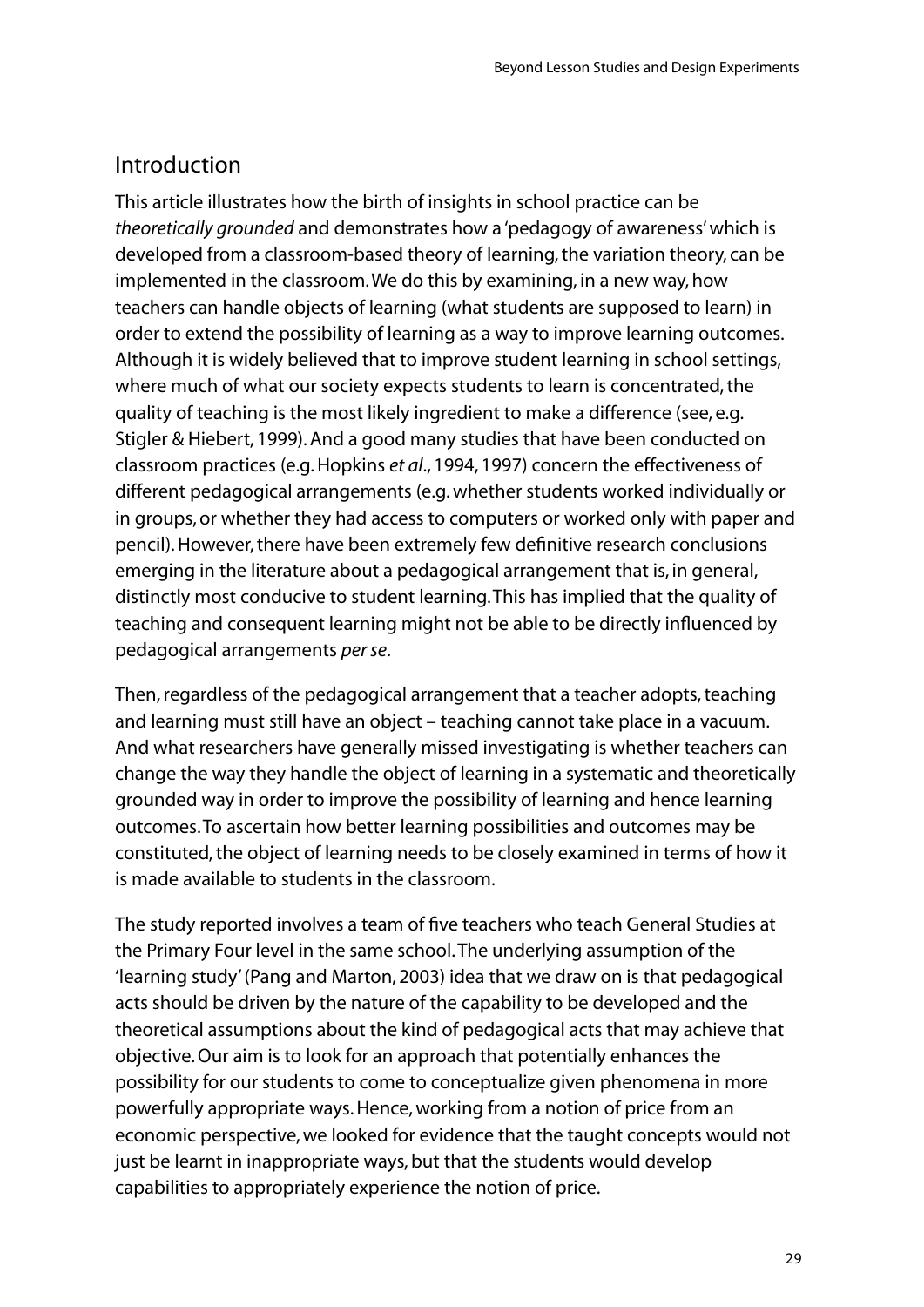To do this our 'learning study' took variation theory (Marton and Booth, 1997; Bowden and Marton, 1998; Marton and Morris, 2002; Pang, 2003) from the field of phenomenography as the theoretical framework.

# Theoretical Framework

In phenomenography, learning is characterised as learning to experience *something* in a certain way (Marton, 1999; Marton & Booth, 1997). According to the consequent variation theory, there is no learning without discernment, and no discernment without variation. From this standpoint, learning amounts to being able to discern certain aspects of the phenomenon that one previously did not focus on or which one took for granted, and simultaneously bring them into one's focal awareness. Correspondingly, based on the non-dualistic stance and the principle of intentionality that phenomenography holds, teaching and learning are seen as an object-mediated relationship between teachers and learners, and teaching and learning must also be the teaching and learning of *something*.Hence, it is imperative for the teachers to take the *something to be learnt* – that is, the object of learning – as the point of departure when they design classroom instructions.

As Bowden and Marton (1998) argue, a given object of learning represents a possible way of experiencing something, upon which a certain human capability or value is developed. It is not just made up of a collection of concepts within the structure of an academic discipline.This is because the learning of a certain concept should enable a learner to see a phenomenon in a more fruitful, efficient and powerful way than they had previously, or which they usually would. For instance, taking an example from economics education, students should not just be learning about the notion of market price as an abstract economic concept, but rather should be developing a capability to look at, or experience, the notion of price from an appropriate economic perspective.

With such a characterization of meaningful learning, teachers should be mindful of the *intended* object of learning, that is, what capability is intended for the students the object of learning seen from the teacher's point of view – and how the use of variation can help to bring it about. Marton and Booth (1997) argue that the object of learning could be thought of in two ways: as a direct object of learning, which refers to the "what" aspect of learning, the content that is being learned; and an indirect object of learning, which attends to the 'how' aspect of learning, the kind of capability the learner is trying to develop.These aspects are not separate entities; they only represent analytical facets of an undivided whole of the object of learning.

Extending these ideas the focus of a teacher should be upon an *enacted* object of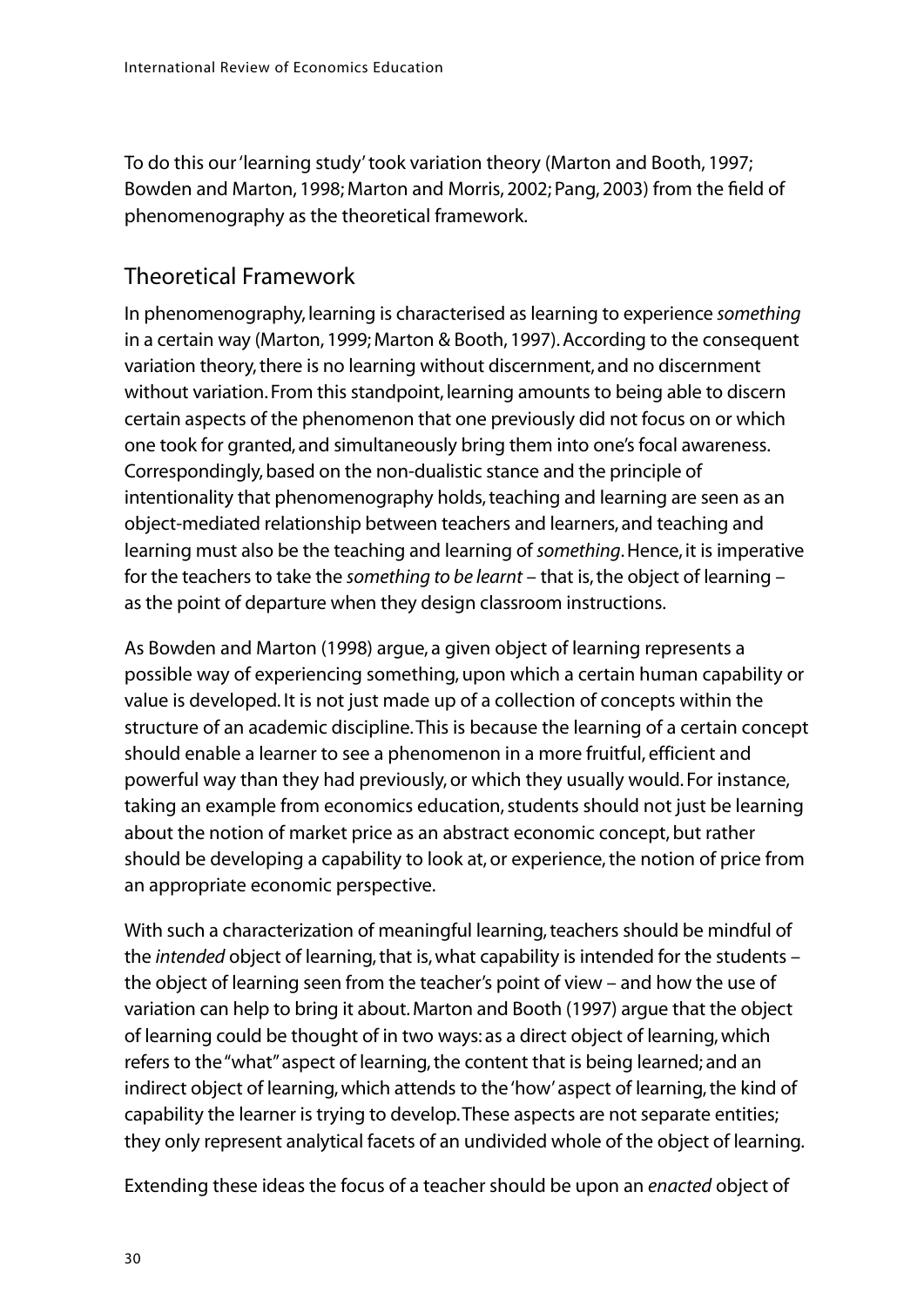learning, or in other words, the object of learning that students have the possibility of experiencing from the teaching in the classroom.

So when drawing on variation theory as a fundamental pedagogical principle, the role of a teacher is to design learning experiences in such a way as to enhance the possibility for students to discern critical aspects of the object of learning. As phenomenography affords a non-dualist stance, teachers should focus neither solely on the learner nor solely on the content, but on the possible ways that the enacted object of learning might present itself to the learner which, within variation theory development, is typically characterised as the *lived* object of learning experienced by students.

In summary, it has been argued in phenomenography development-writing such as Marton and Booth (1997), that certain patterns of variation characterise certain ways of experiencing a phenomenon, and to bring about a particular way of experiencing a particular phenomenon, it is necessary to create the corresponding pattern of variation.This is the theoretical framework we have used to investigate how teachers make use of variation theory to design learning environments that create specific/particular patterns of variation for Primary Four school students to develop an economic understanding of the notion of price.

# Method

The practice of the 'learning study' (Pang and Marton, 2003) was adopted as the research method of this study. A learning study combines the 'design experiment' (Brown, 1992; Collins, 1992) and the 'lesson study' models from Japan (e.g. Lewis, 2000; Stigler & Hiebert, 1999) and China (Ma, 1999). Hence, it principally has two aspects. First, a learning study aims to build innovative learning environments and to conduct research into theoretically grounded innovations. Second, it aims to pool teachers' valuable experiences into one, or a series of, research lessons to improve teaching and learning.The primary focus is on objects of learning, and not on teaching methods.Then, from this starting point our learning study went through the following stages.

- choosing an object of learning;
- ascertaining students' existing understanding;
- planning and implementing the lessons; and
- evaluating and revising the lessons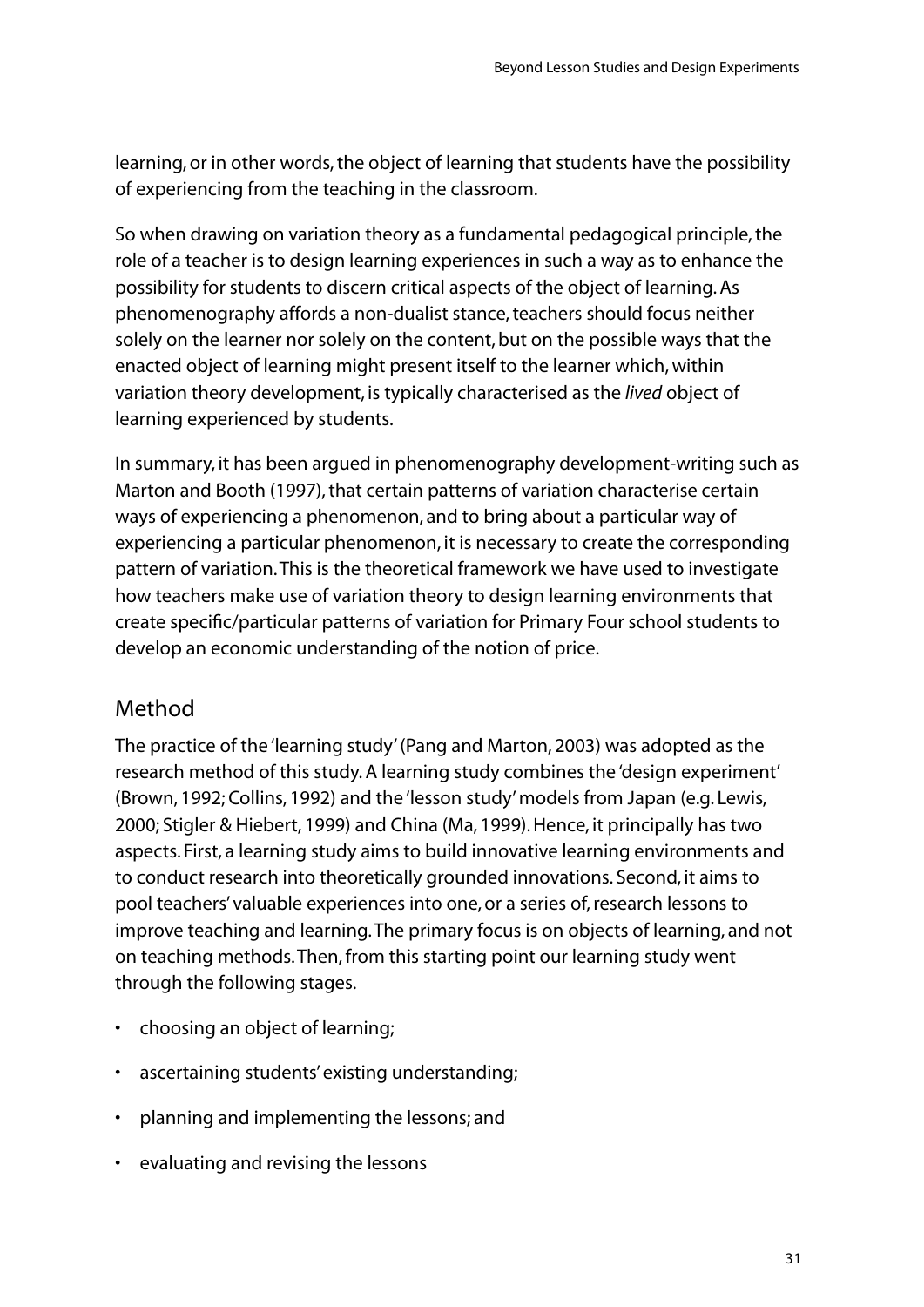## *Choosing an object of learning*

The object of learning agreed upon was to have Primary Four school students develop the capability to understand the notion of price in a basic, but fundamental economic way, i.e. price as determined by the interaction between market demand and supply.The choice of this teaching objective is based upon the belief that the determination of market price is one of the most fundamental concepts in economics that a functionally literate person should know. Furthermore, that such understanding presents some of the most difficult concepts for school children at Primary Four to master.

The initial characterisation of the object of learning and the attempt to achieve it should be grounded in theory was a shared conviction that drove the project. In this connection, after the teachers shared their own experiences of students' understanding of price, the researcher introduced them to the variation theory and the following summarised research studies about students' conceptions of price.

One of the earliest pieces of research in this area is the Dahlgren (1978) study of learning and teaching economics in a university, in which students' conceptions of price were explored.Two categories were found.

- A: Price is determined by the interaction between consumers and producers in the market.
- B: Price represents the production costs and reasonable profits of its various constituents and is related to the property of the object itself.

Dahlgren (1979) then investigated the ways in which non-university students conceived of price.The results from this study were slightly different from that of the previous study. Instead of having two conceptions of price, three qualitatively different ways of experiencing the notion of price were identified.

- A: Price is determined by the relationship between supply and demand for commodities.
- B: Price is determined by the value of a commodity or the accumulated value of its constituents.
- C: Price is determined by properties of commodities other than value, such as shape and size, etc.

Later these studies were extended by Pong (1998). He conducted an extensive study of high school students to investigate the qualitatively different ways in which students conceptualised price.The categories of description echoed Dahlgren's (1978) findings, which provided more sub-categories of the conception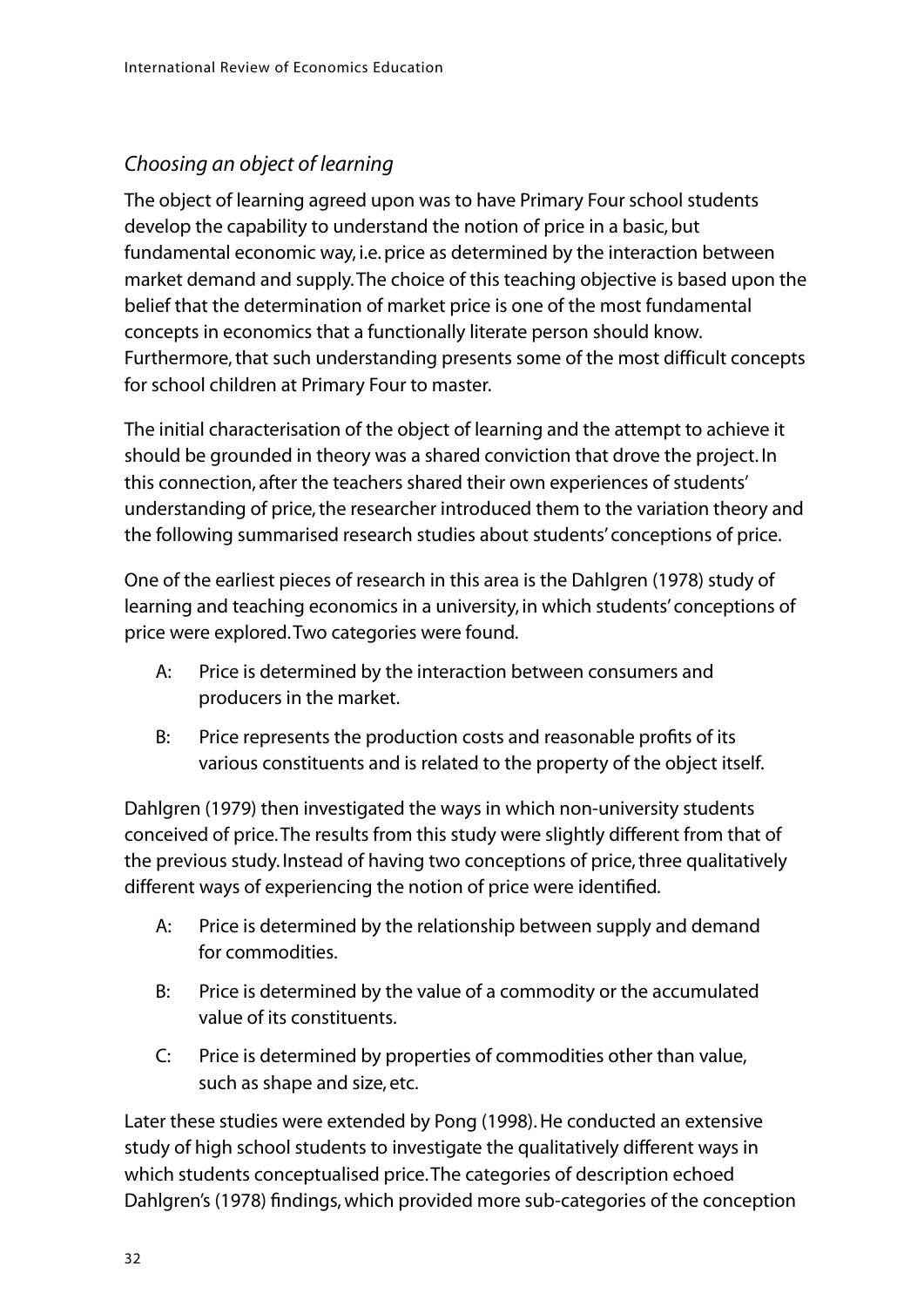| Conception | <b>Referential Aspect</b>                                                                                                          | <b>Structural Aspect</b>                                                                         |
|------------|------------------------------------------------------------------------------------------------------------------------------------|--------------------------------------------------------------------------------------------------|
| A          | Price reflects the value of the<br>commodity concerned.                                                                            | Focused on the commodity<br>in question.                                                         |
| B          | Price is related to the demand<br>conditions of the market                                                                         | Focused on the people who<br>buy the commodity.                                                  |
| C          | Price is related to the supply<br>conditions of the market in<br>which the commodity is situated.                                  | Focused on the people who<br>sell the commodity or the<br>places where the commodity<br>is sold. |
| D          | Price is related to the opposing<br>forces of demand and supply<br>conditions of the market in<br>which the commodity is situated. | Focused on both supply and<br>demand aspects.<br>simultaneously                                  |

**Table 1** Conceptions of Price in the Pong (1998) study

of 'the market', namely, those related to *demand conditions, supply conditions* and the *opposing forces of demand and supply* in the market.Table 1 shows summarises the categories of description for the phenomenon of price.

After studying the materials carefully, the participating teachers began to develop a better understanding of the variation theory as well as the variation in students'ways of experiencing price and their corresponding structural and referential aspects.This was useful in preparing the participating teachers to characterise the object of learning agreed upon and to attempt to develop theory-grounded ways to achieve it.

## *Ascertaining students' existing understanding*

To ascertain the students' existing understanding in terms of the qualitatively different ways in which the students conceptualize price, the teachers administered a pre-lesson test. After much deliberation, the team decided that it would be most useful if we could, in an open-ended manner, capture variation in ways that students were currently experiencing price in their day-to-day encounters in the school. For example, hot dogs are very popular amongst students and almost all, if not all, students would have the experience of purchasing of a hot dog from the school Tuck Shop. Here, the following pre-test question was designed and all the students were asked to freely write down their response to the question.

Have you ever tried the hot dogs sold in our school tuck shop? Do you know how much they are sold? Maybe you know or you don't know. Anyway, just for your information, hot dogs are now sold at HK\$4.50.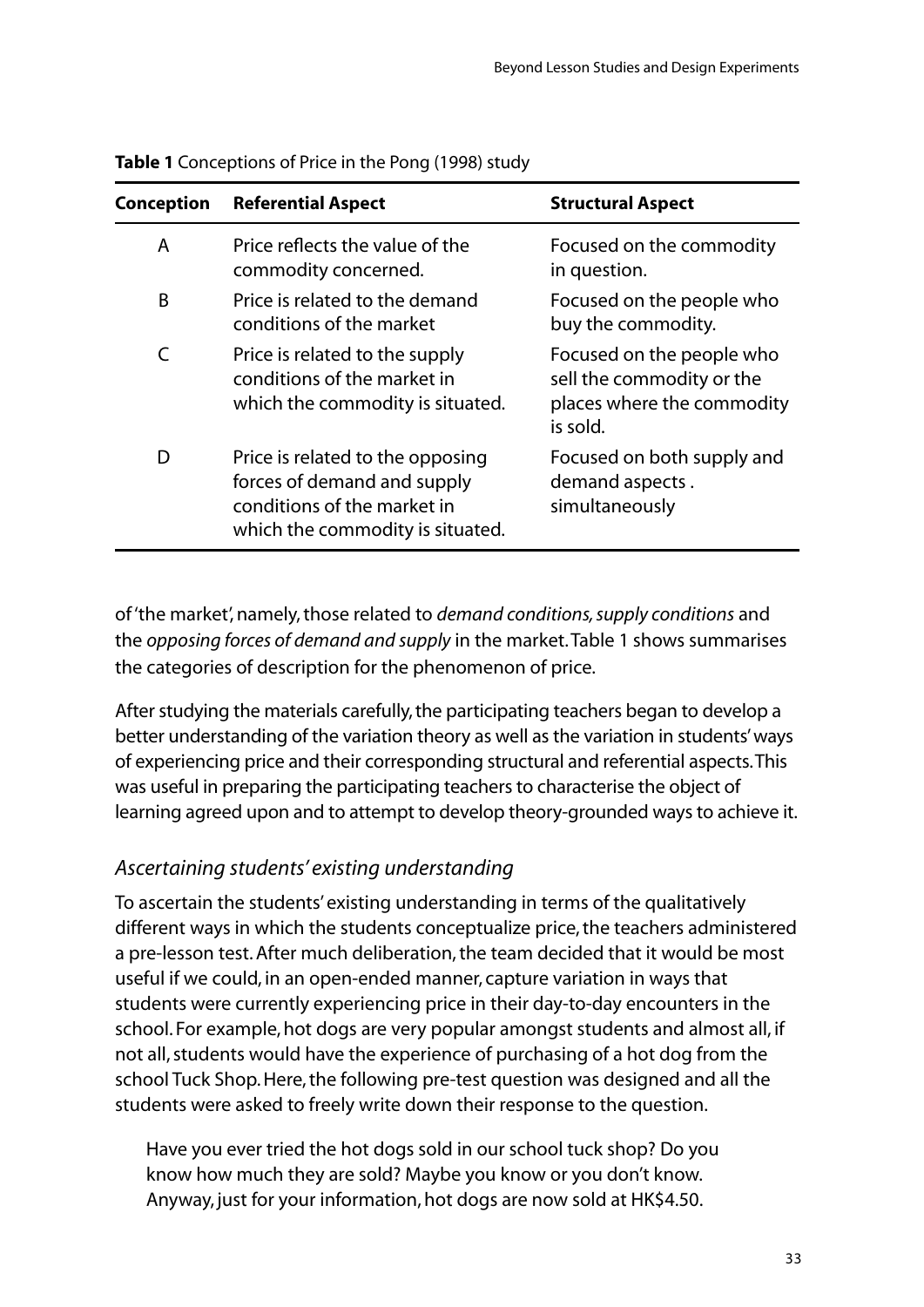Suppose that you were the new owner of the tuck shop.What price would you set for a hot dog? Would you set the current price or a different price? What would you consider when you set the price?

The written answers from 162 students were analysed in the traditional hermeneutic manner common to the phenomenographic approach (for instance, see Marton & Booth, 1997).This analysis aimed at revealing the variation in preteaching conceptions regarding the phenomenon of price and four qualitatively different ways of understanding price were found.Table 2 shows the meaning and the structure of these conceptions.

As seen from Figure 1, Conception A was placed at a lower level than Conceptions B and C. It was because within the 'outcome space' of the results, Conception A was regarded as the least sophisticated. Conceptions B, C and D represent perceptions where price is system-oriented: it was more dynamic and abstract in nature.Thus, these conceptions are regarded as more advanced and sophisticated than

| Level of<br>Conception | Conception       | <b>Meaning of the</b><br>conception in terms of<br>what it is related to                                                | <b>Structure of the conception</b><br>in terms of what was focused<br>on       |
|------------------------|------------------|-------------------------------------------------------------------------------------------------------------------------|--------------------------------------------------------------------------------|
| One                    | А                | Price is related to the<br>inherent value of the<br>commodity concerned.                                                | Focused on the features of<br>the commodity itself.                            |
| Two                    | <sub>R</sub>     | Price is related to the<br>demand conditions of<br>the market in which the<br>commodity is situated.                    | Focused on the demand-side<br>factors, such as the nature of<br>the consumers. |
| Two                    | C                | Price is related to the<br>supply conditions of the<br>market in which the<br>commodity is situated.                    | Focused on the supply-side<br>factors, such as the nature of<br>the suppliers. |
| Three                  | D                | Price is related to both<br>the demand and supply<br>conditions of the market<br>in which the commodity<br>is situated. | Focused on both the<br>demand-side and supply-side<br>factors simultaneously.  |
| Undefined              | Non-<br>economic | Price is related to<br>dimensions other than<br>demand and supply.                                                      | Focused on non-economic<br>factors, such as benevolence.                       |

#### **Table 2** Conceptions of Price in this Study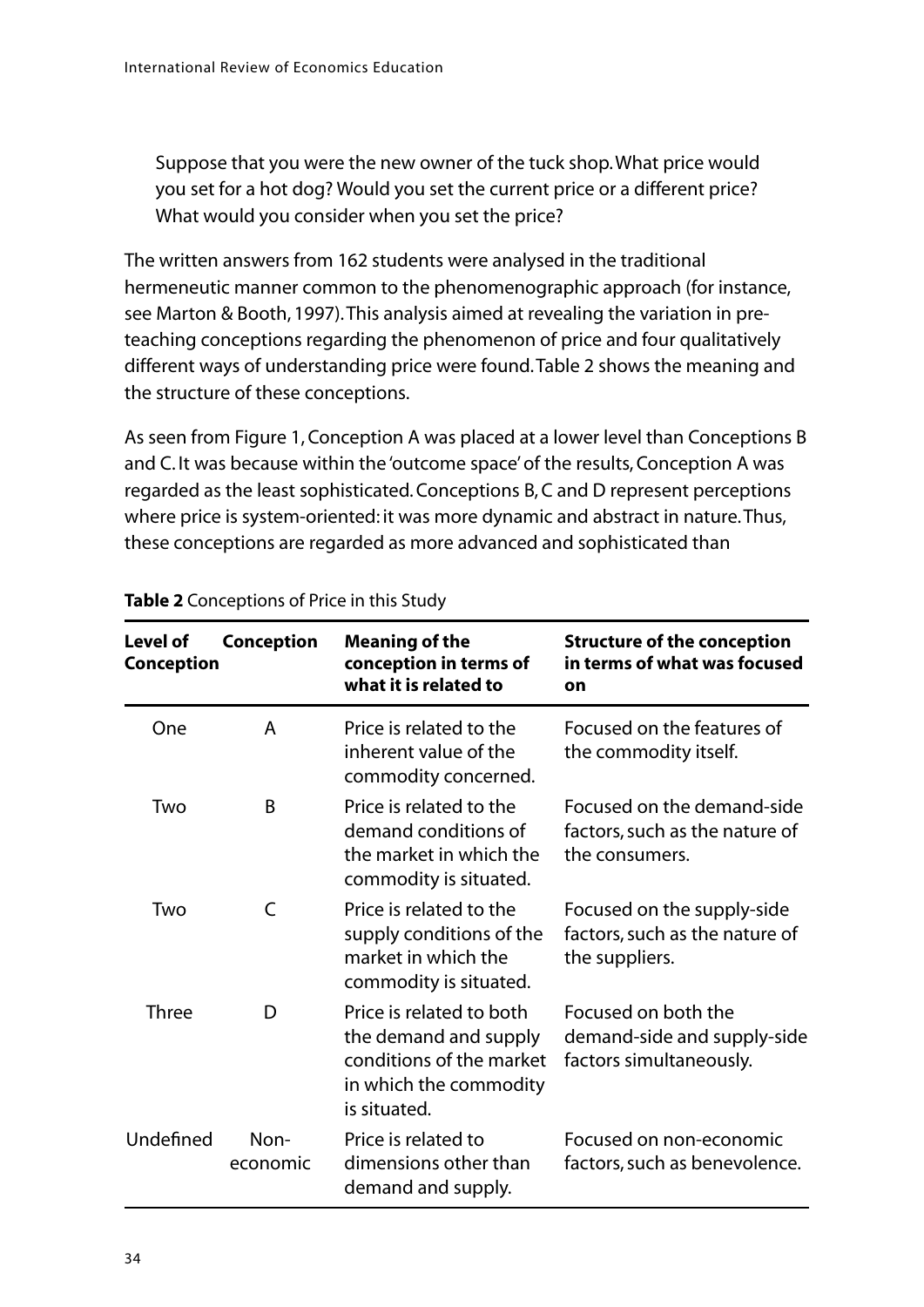

#### **Figure 1.** Outcome space of the Conceptions of Price

Conception A, and are placed at a higher level in the hierarchy. Conceptions B and C are placed at the same level because both suggest that price is related to one aspect of the context, either demand or supply. Conception D is placed above Conceptions B and C in the hierarchy because it represents a more complex and inclusive view of price, which takes into account the interaction between market demand and supply.

At this point it is necessary to stress that the variation reflected by the conceptions just described was not formulated between individuals, but between different ways of experiencing.This means that if one would like to look at individual spread an individual classification needs to be done.This was our next step, and the spread of *ways of thinking about price* that we found the students were coming to class with is shown in Table 3.

| Conception         | <b>Occurrence</b> | Percentage |  |
|--------------------|-------------------|------------|--|
| A: Object          | 12                | 7.4        |  |
| <b>B:</b> Demand   | 92                | 56.8       |  |
| C: Supply          | 11                | 6.8        |  |
| D: Demand & Supply | 11                | 6.8        |  |
| Non-economic       | 6                 | 3.7        |  |
| Unclassified       | 30                | 18.5       |  |
|                    |                   |            |  |

**Table 3** Distribution of Conceptions for the Pre-test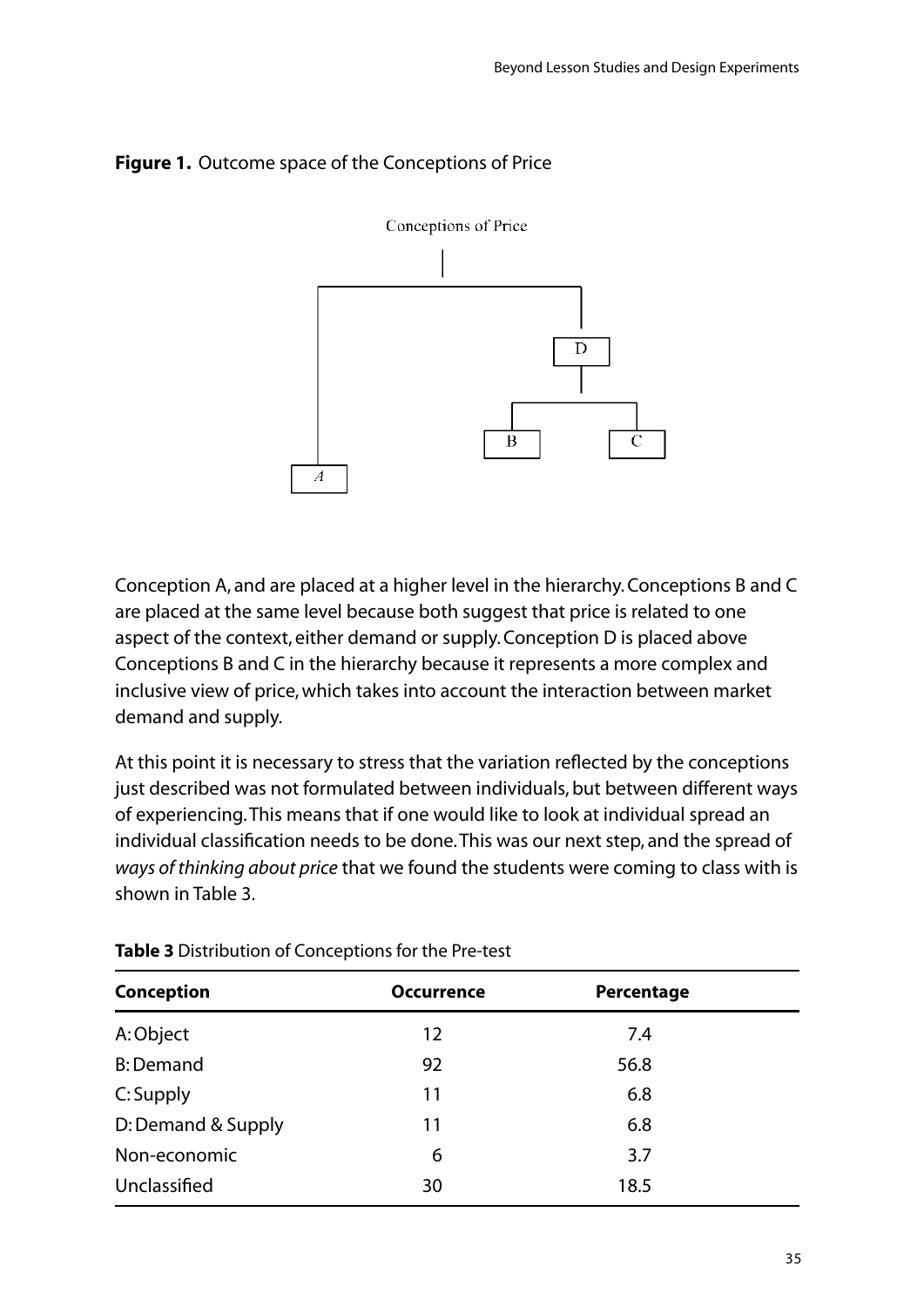The results were found to be a useful contribution for the planning of the learning study.The teachers found that students often attempted to account for the phenomenon of price by focusing on the demand-side factors only.They tended to look at it purely from the consumer's point of view and forgot to consider the supply side. Furthermore, the teachers believed that what caused students the most difficulty was the conceptualisation of the simultaneous interaction between demand and supply. Most of the students failed to put the two dimensions, *demand* and *supply*, together in determining the price. All teachers agreed that it was rather advanced for students at Primary Four level, as it represents sophisticated thinking.

In this connection, after studying the results carefully, it was finally agreed that the *most critical aspect* of an economic way of understanding price was the *simultaneous* focus on both the supply and demand aspects of the goods concerned (which is consistent with the findings from the research literature that is summarised earlier).

Another main reason for all the pre-test work was to provide a comparison baseline that the students' learning outcomes (measured by the same test) after the learning study could be compared with. As seen from the data summarised in Table 3 that only 6.8% of the students came to class with an appropriate economic way of conceptualizing price – by taking into account the demand-side and supply-side factors, which seems to be typical for such a very difficult and abstract concept for students at this Primary Four level.

## *Planning and implementing the lessons*

The participating teachers then began to plan the 80-minute lesson, drawing on variation theory, to address the critical aspect, which has been identified in learning the notion of price.To achieve the object of learning agreed upon, the teachers drew on the pre-test results, their own experiences in dealing with this object of learning and the research findings of relevant phenomenographic studies.What they finally came up with was a fairly detailed lesson plan that was most thoughtfully deliberated.

Following their understanding of variation theory, in the teachers' discussion and planning,they made *conscious and systematic* use of the principle of variation. Hence, in three of the five different activities designed in their plan, to help students to discern the critical aspect of the object of learning they planned to systematically vary one or two aspects while keeping the other aspects invariant and in the background.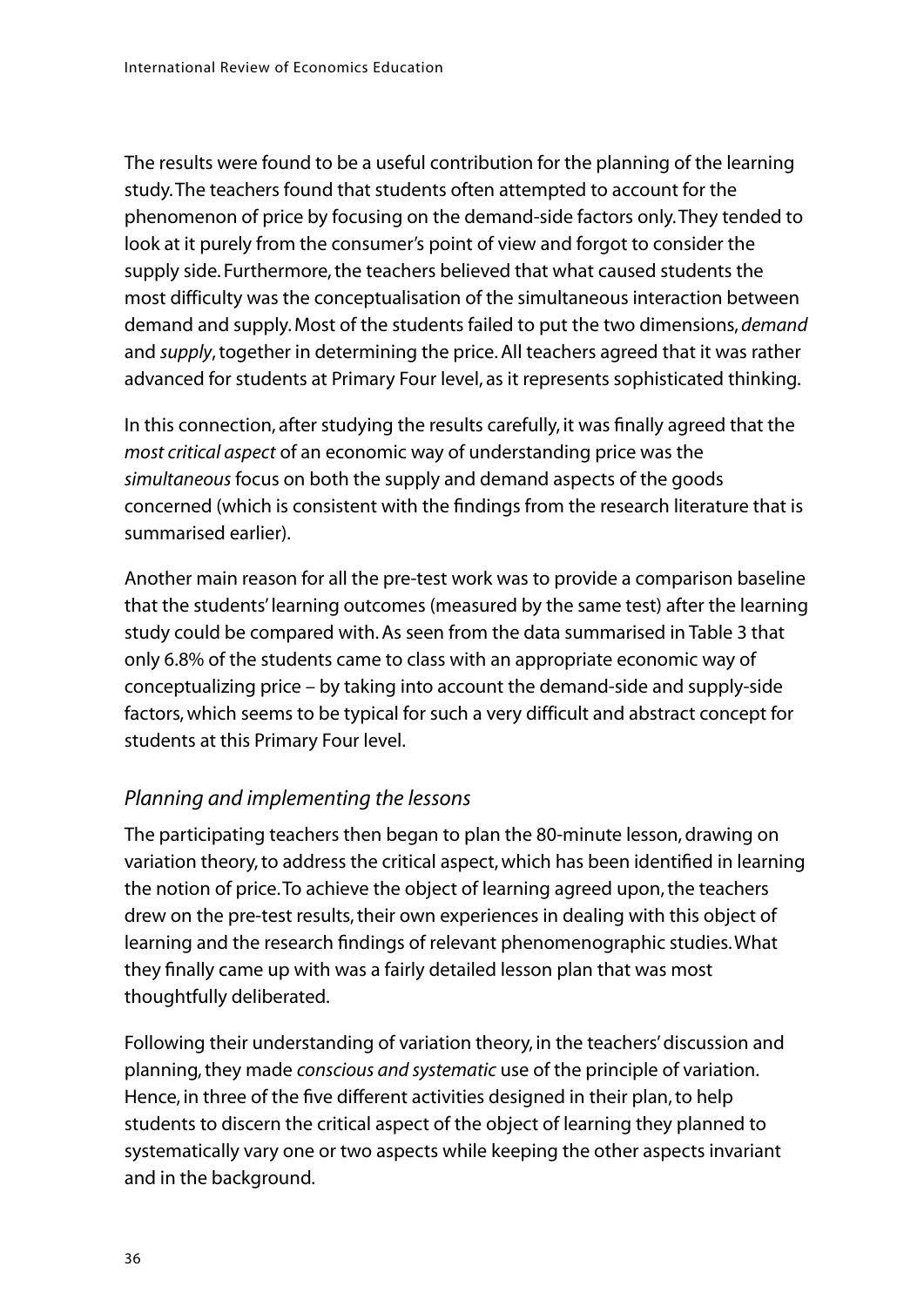The lessons began by the teachers using a fund-raising auction game for building a new multi-media activity room, which is the "dream" of many students in the school. The teachers chose to use the simulation game of auction because they believed that by placing students directly into the economic environments being studied, classroom exercises or experiments could provide students with active learning experience.This might help students to learn economic concepts in a more effective way (e.g. Holt, 1996; 1999, Becker, 2004).

#### **Activity 1**

A teacher, acting as the auctioneer, first divided the class into groups of 6 students and allocated each group HK\$200/300 of auction money.The teacher then explained the rules of the auction game to the students and distributed the worksheets for students' recording and reflection.

The learning-game started off by asking the students to discuss in their groups their planned bidding prices for the various items for auction.The teacher then displayed the goods (i.e., 2 dinosaur machines, 2 dolls, 3 sets of dinosaur cards and 3 stationery sets) with their base prices shown.The goods chosen for the auction were considered to be critically important, as they would greatly affect the level of participation of the students.Therefore, before we finalised the items for auction, the teachers interviewed some students (both boys and girls) to find out what items were trendy and what they would like to have most.

Then an actual running of the auction followed, with a representative of each group showing their hand to bid and the teacher recording the details of the transactions on a spreadsheet that was posted on the blackboard. A most important aspect was having the students note down the prices of the various items on the worksheets given and to discuss why some goods reached higher selling prices than others. A selection of students were invited to share their views and it was expected that some of them might attribute the higher price to the keener competition amongst groups, and the teacher could then use this as a springboard to develop the lesson further in Activity 2.The teacher asked the students to predict what would happen to the level of competition and thereby the prices of the goods when the auction money or their purchasing power was cut.

## **Activity 2**

In this round of the auction, to bring students' focal awareness to bear upon the dimension of demand, the teachers deliberately *varied the demand (through varying the purchasing power of the students) while keeping the supply and the types of the goods invariant*. A teacher cut the auction money of each group by \$100, and thus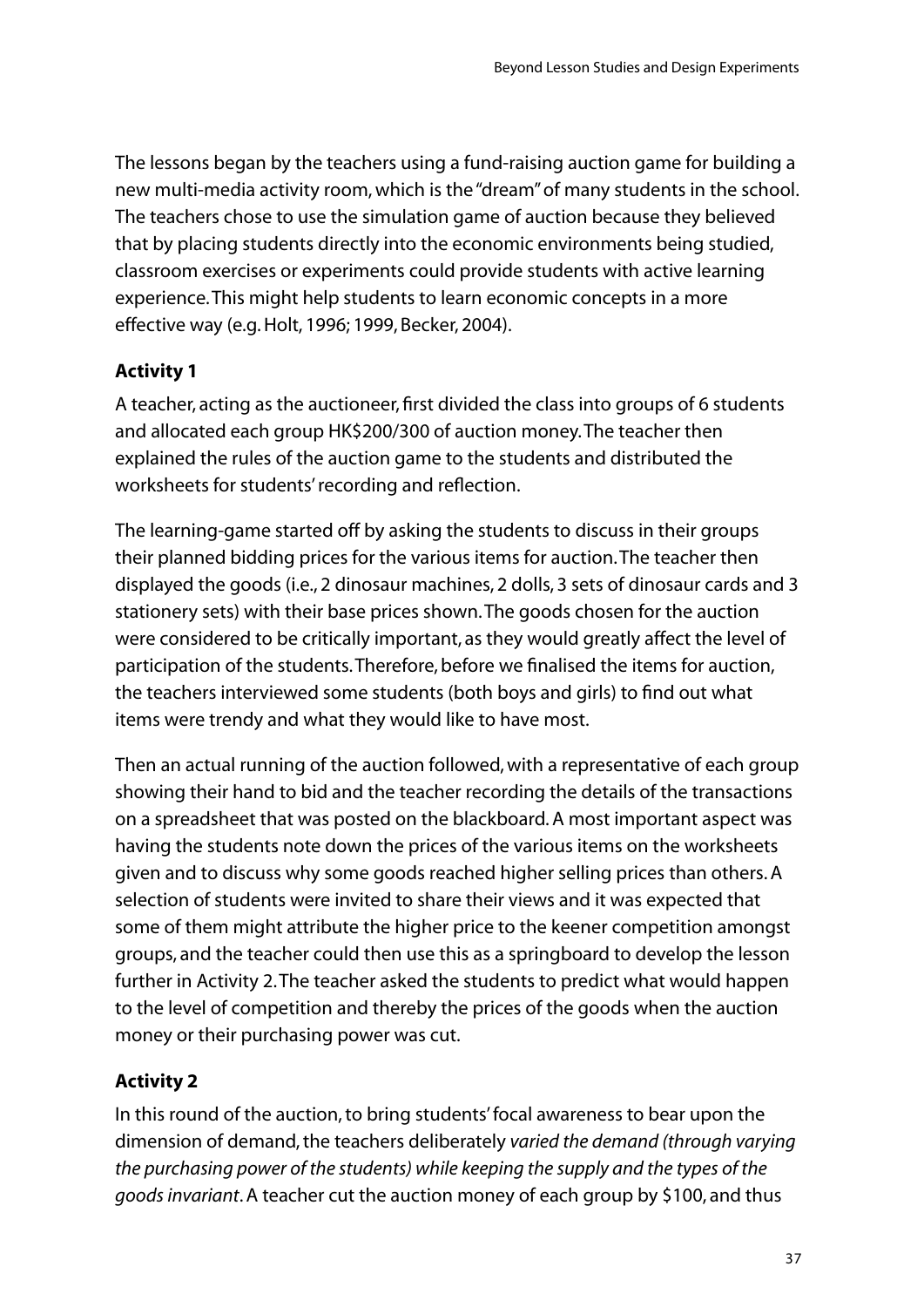their purchasing power and demand for goods were reduced.The supply and the types of the goods for auction, however, remained invariant.

After the auction, the students were asked to take note of the change in the market price of each item and to reflect on the possible relationship between the change in purchasing power of people (i.e., the demand for goods) and the corresponding price change. After discussing this in groups, some students were selected to share their views with the whole class. Based on the transactions data as well as students' answers, the teacher concluded the scenario by putting a paper strip on the blackboard and stating that given that the supply of the goods remains unchanged, the lower the purchasing power of the people, the lower the market price.

## **Activity 3**

In this round, to help student to shift their focal awareness to the dimension of supply, a teacher deliberately *varied the supply while keeping the demand and the types of goods invariant and in the background*.A teacher reduced the quantity of each item for auction by one, i.e. 1 dinosaur machine, 1 doll, 2 sets of dinosaur cards and 2 stationery sets, while allocating the same amount of auction money to each group.There was a limitation of the study that owing to the fact that reasons for supply changes are more outside of the children's experience, and the teacher approach adopted, through auctions, does not lend itself to considering supply changes, the teachers only introduced a change in the fixed value of quantity supplied which could be considered as an extreme case of supply change with shifts of vertical supply curves at this level.

Similarly to the format in Activity 2, students were asked to observe the change in the market price of each item and reflect on the possible relationship between the change in the supply of the goods and the corresponding price change.The students first shared their insights with their group members and the teacher solicited the views of some students. By making use of students' contributions and the transaction data obtained, the teacher concluded this scenario by putting another paper strip on the board and stating that given that the purchasing power of people remains unchanged,the lower the supply, the higher the market price.

## **Activity 4**

Finally, the teacher summarised all the central points that had been made and highlighted the assumption of "keeping the purchasing power (demand) or supply invariant" in the last two activities. By putting one of the two paper strips onto one side of the balance posted on the board, the teacher conveyed to the students the notion that the market price is in fact determined by the simultaneous interaction between the market demand and supply of the goods concerned, and that these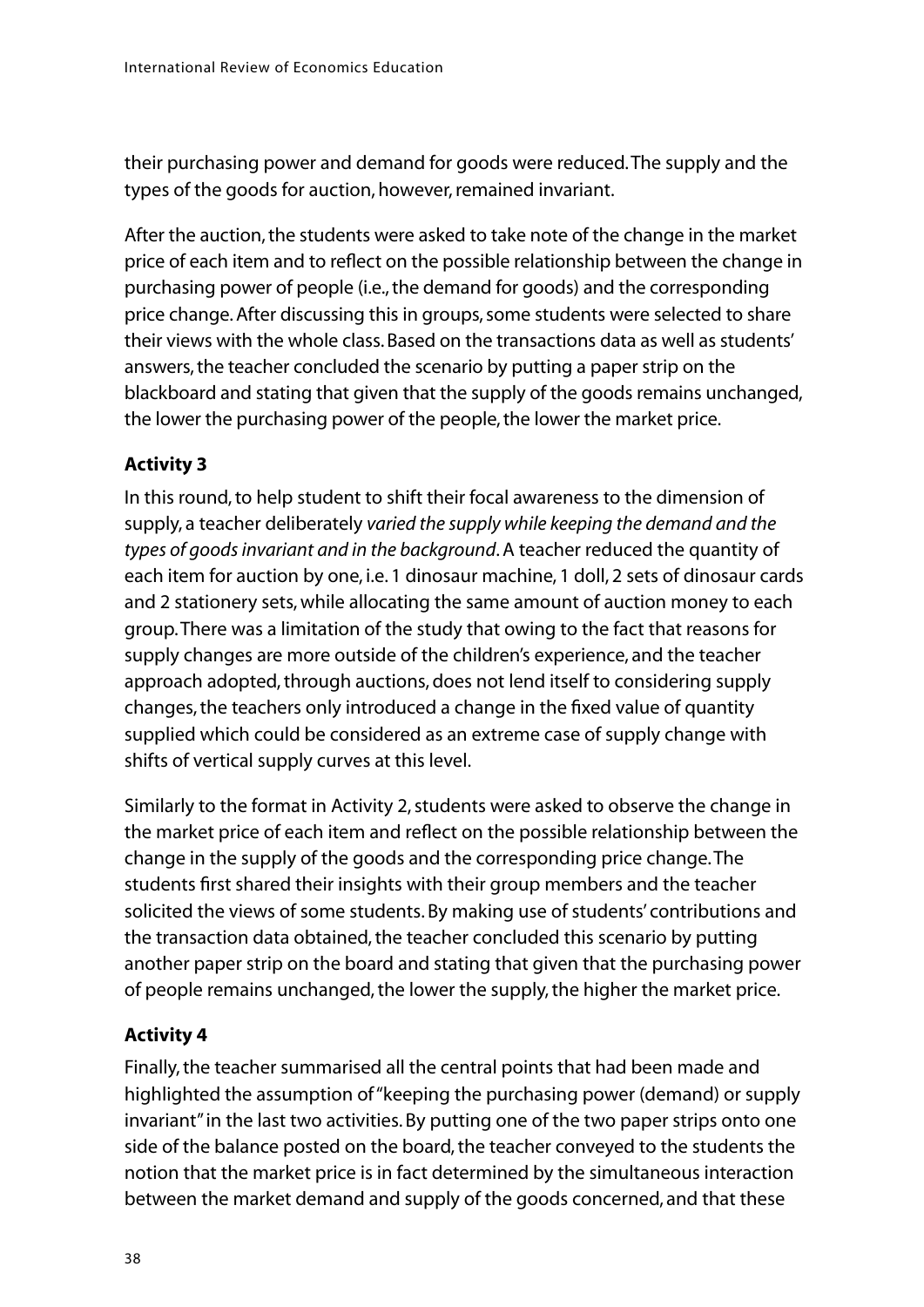two opposing forces are equally important as illustrated by the balance of the balance on the two sides.

#### **Activity 5**

At the end of the lesson, the teacher assigned every student to individually complete a worksheet.To direct students' focal awareness on the critical aspect, i.e. simultaneous interaction between demand and supply, the students were guided to reflect on the implicit variations of the critical aspect as contained in the following question.

As you know, the dinosaur machine is now selling at \$80 in the toyshops. Suppose that you are the owner of a large toyshop, which is the sole supplier of the new model, which has not been publicly released and is issued as a limited version. At the same time, you observe that the Hong Kong economy has been recovering very well over this period of time. Given these conditions, what price will you set for this new model? Why?

In this case, implicit variations were introduced in both the demand and supply of the goods in a simultaneous manner.The students were led to reflect on these *simultaneous variations* by considering the variation in the supply of the goods as well as the variation in the purchasing power of people (demand for the goods). Students were then invited to express their views with the class to see whether they could experience the simultaneous variation in the dimensions of demand for and supply of the goods concerned and discern the critical aspect of experiencing price in an economic way.To draw a close to the research lesson, the teachers reinstated the conclusion that market price is determined by the interaction between market demand and supply.

Afterwards, all five teachers implemented the plan in their own classrooms. Further extending the spirit of the lesson study to foster genuine collaboration and developing a sense of ownership of the lesson plan developed for the teachers involved, our study introduced the arrangement of *team teaching*, which was well received.Two teachers, with a designated teacher in charge and the teacher who actually taught the class as the assistant, carried out each lesson.The researcher and all other teachers involved observed each of the classes.

Immediately after each trial, the researcher/teacher team conducted a post-lesson meeting to share observations and evaluate the planning and running of the lesson. The teachers participated actively in the sharing and made suggestions to fine-tune the lesson plan. Although there were some slight variations when the teachers carried out the lesson plan, they all followed and implemented the activities in a faithful manner.All of the lessons were video-recorded for later analysis.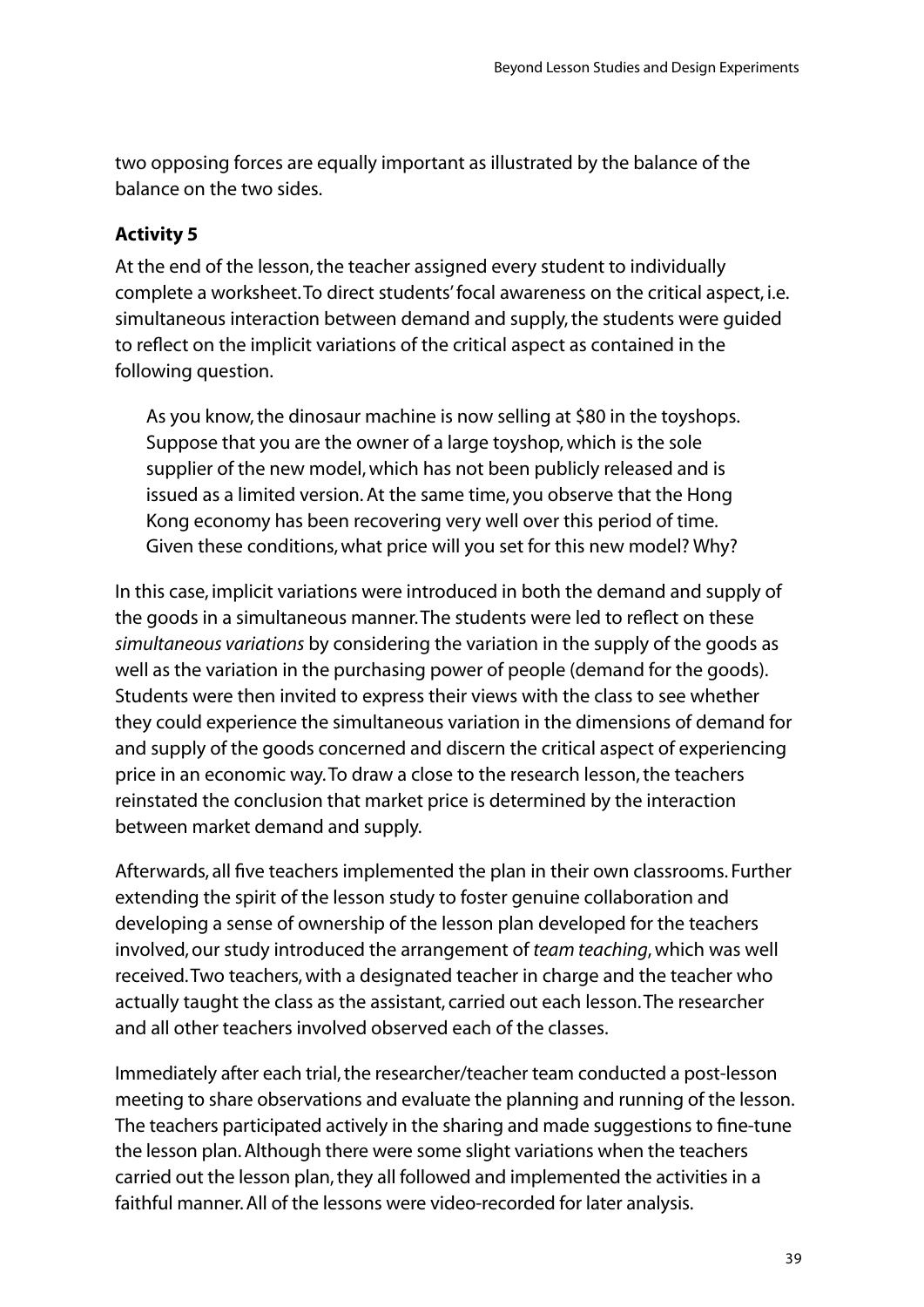#### *Evaluating and revising the lessons*

The researcher/teacher team conducted a post-lesson study to ascertain how well the students had developed the target capability after the teachers had implemented their research lessons. As aforementioned, the question in the pretest was used again for the post-test, except that the commodity in question was changed from hot dogs to chocolate bars (another very popular item in that school tuck shop).The question is as follows.

Have you ever tried the chocolate bars sold in our school tuck shop? Do you know how much they cost? Suppose that you were the new owner of the tuck shop.What price would you set for a chocolate bar? Would you set the current price or a different price? What would you consider when you set the price?

162 students participated in the post-test.The student written tasks were then analysed, and the ways of experiencing that were identified were then categorised in accordance with the outcome space which was described in the previous section.The distribution of students' conceptions in the post-test is as follows.

As shown in Table 5, good gains were observed in terms of students' learning outcomes. Around 26 % of the observed ways of thinking in the post-test belonged to Conception D, that is, the object of learning wanted by the teachers.This was strikingly higher than the percentage for Conception D in the pre-test, which amounted to only 6.8%, which is highly significant (Chi-square = 151.643, for df = 25, p<0.001). Hence, three times more students had developed a higher level of understanding of the economic phenomenon in terms of their capability to discern and focus on the critical aspect of the interaction of market demand and supply in determining the market price.

| Conception         | Occurrence | Percentage |
|--------------------|------------|------------|
| A: Object          | 11         | 6.8        |
| <b>B: Demand</b>   | 85         | 52.5       |
| C: Supply          | 9          | 5.6        |
| D: Demand & Supply | 42         | 25.9       |
| Non-economic       | 1          | 0.6        |
| Unclassified       | 14         | 8.4        |

**Table 4** Distribution of Conceptions for the Post-test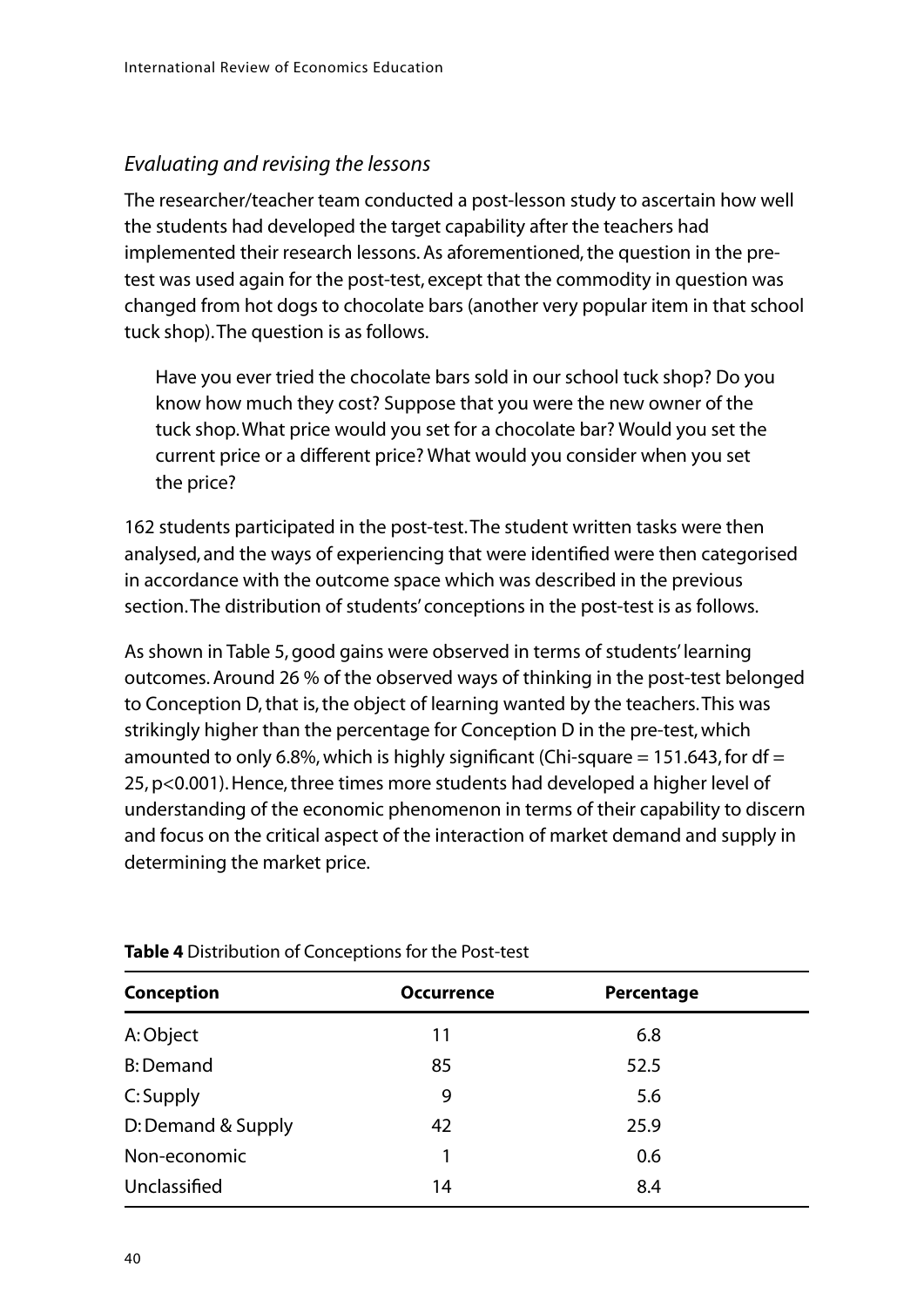| Conception         |            | Pre-test (162 students)<br>Post-test (162 students) |            |            |
|--------------------|------------|-----------------------------------------------------|------------|------------|
|                    | Occurrence | Percentage                                          | Occurrence | Percentage |
| A: Object          | 12         | 7.4                                                 | 11         | 6.8        |
| <b>B:</b> Demand   | 92         | 56.8                                                | 85         | 52.5       |
| C: Supply          | 11         | 6.8                                                 | 9          | 5.6        |
| D: Demand & Supply | 11         | 6.8                                                 | 42         | 25.9       |
| Non-economic       | 6          | 3.7                                                 | 1          | 0.6        |
| Unclassified       | 30         | 18.5                                                | 14         | 8.4        |

#### **Table 5** Comparison of the Conception Displayed by Students in the Pre-test and Post-test

Chi-square =  $151.643$  (df =  $25$ ), p =  $0.000$ 

|          | Post-test      |               |               |          |    |                           |  |
|----------|----------------|---------------|---------------|----------|----|---------------------------|--|
|          | Conception     | A             | в             |          | D  | Non-economic Unclassified |  |
| Pre-test | A              | 3             | 5             | 0        | 3  |                           |  |
|          | B              | $\mathcal{P}$ | 60            | $\Omega$ | 28 |                           |  |
|          |                | $\Omega$      | 3             | 6        |    |                           |  |
|          |                | 0             |               |          | 9  |                           |  |
|          | Non-economic 2 |               | $\mathcal{P}$ | 0        | O  |                           |  |
|          | Unclassified   | 4             | 14            |          |    |                           |  |

**Table 6** Cross-table of Conception Displayed by Students in the Pre-test and Post-test

Furthermore, excluding those that fall under the categories of "non-economic" and "unclassified", most students showed either no change or progression from a lower to a higher conception between pre- and post-test (Table 6). Among the 12 students displaying Conception A in the pre-test, five moved up to Conception B and three to Conception D, while three did not change. Of the 92 students holding Conception B in the pre-test, 28 progressed to Conception D but 60 still held Conception B and 2 even dropped to Conception A. Regarding the 11 students demonstrating Conception C in the pre-test, 9 remained at the same level holding either Conception B or C and one moved up to Conception D. Finally, among those who displayed Conception D in the pre-test, 9 retained this conception, despite the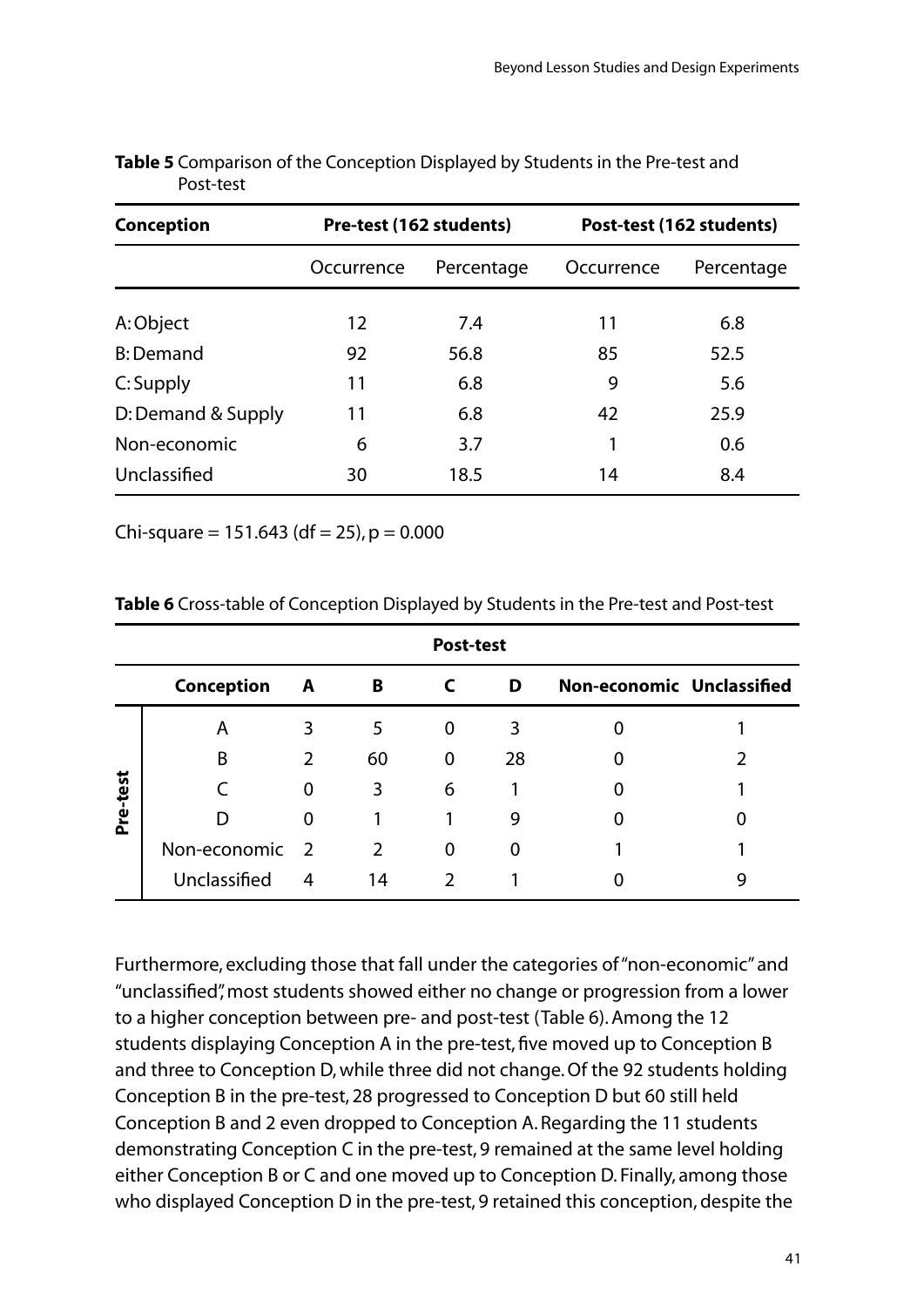fact that one student went down to Conception B and one to Conception C.This seems to show that the overall student learning outcome improved.

After all of the teachers taught the lesson, they met to produce an overall evaluation of the entire process.Whilst feeling that they could do better by taking more time to deliberate upon the critical aspects with the students, they were excited by what they had achieved, given that the time available was rather limited and the economic understanding of price was quite advanced to Primary Four students. All in all, they concluded that the variation theory that they employed could empower them to design their lessons to achieve the object of learning agreed upon in an elegant and efficient way. Suggestions were made to further improve the lesson plan.

# Discussion and Conclusions

As seen from the learning data, variation theory may be argued to be a powerful tool in promoting student learning of the notion of market price, in terms of the possibility that it gave teachers to identify critical aspects related to different ways of understanding and to introduce simultaneous variation with respect to those critical aspects. By doing so, the teachers provided the students with what could be characterised as a *widened space of variation* that allowed them to have a better chance of experiencing the critical features of the object of learning. Consequently, the students' conceptualization of the phenomenon in question, the market price, was greatly enhanced.The improvement in terms of students' learning outcome was linked to how the object of learning was handled, structured, and presented in terms of variation and invariance, i.e. how the teachers constituted an appropriate pattern of variation to draw students' attention to those critical aspects of the object of learning.This was to a significant extent associated with the teachers' awareness of the role of variation and invariance for learning as demonstrated in their lesson plans and in their way of conducting the lessons.

Although the learning-study approach was deemed effective in bringing about student learning, our ultimate goal was not to claim a superior way of handling the object of learning, and thus no comparison group was arranged. Rather, it was our intention to illustrate how the birth of insights in school practice can be theoretically grounded and demonstrate how a 'pedagogy of awareness' which is developed from a classroom-based theory of learning, the variation theory, can be implemented in the classroom.

According to Marton and Booth (1996), to maximize possible learning , teachers should be mindful only of the content and/or the learner, but also the possible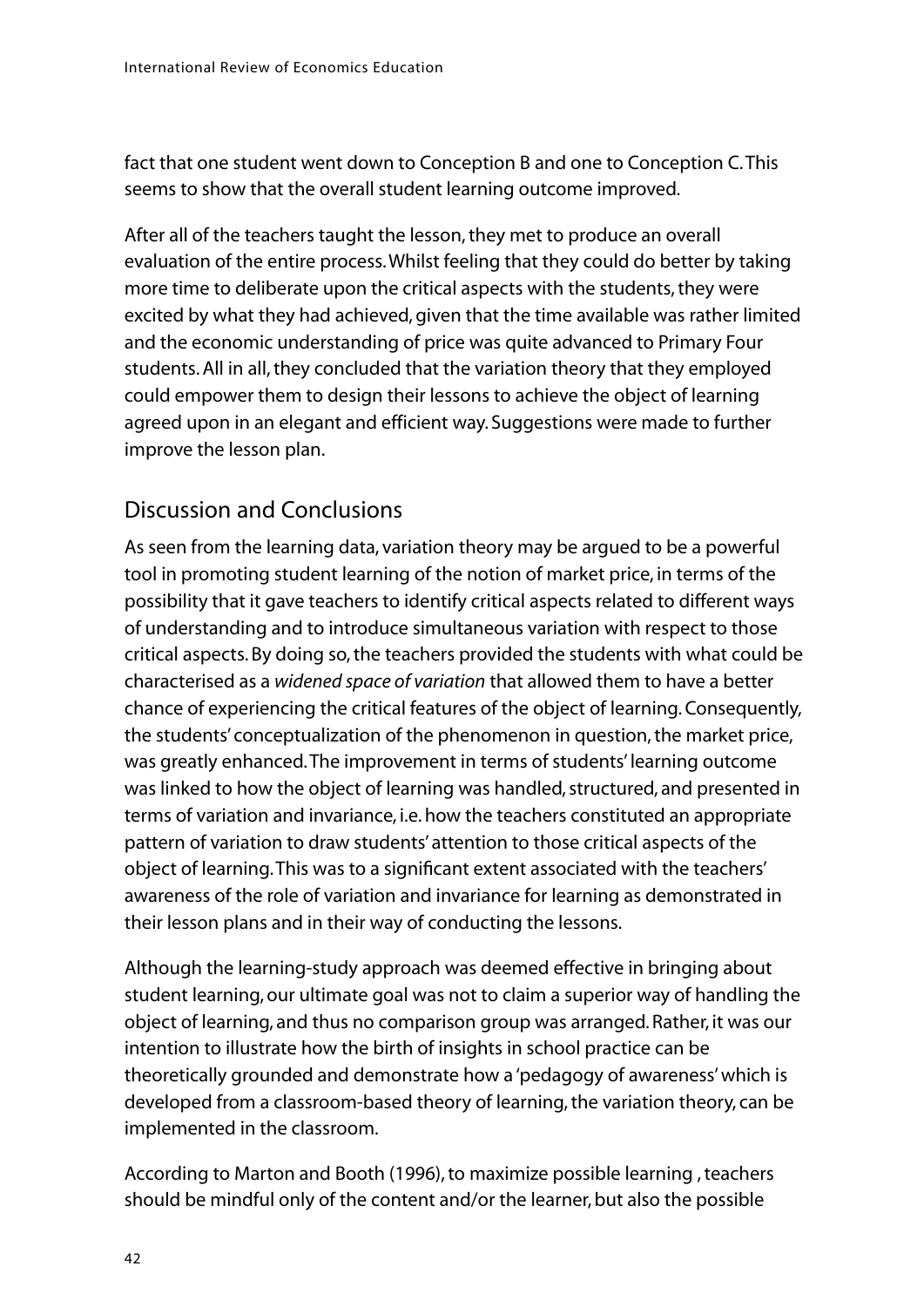ways the content might present itself for the learner ( how the learner would experience the content). As argued by Marton and Booth (1997),

(Pedagogy depends on) meetings of awareness, which we see as achieved through the experiences that teachers and learners undertake jointly … Teachers mould experiences for their students with the aim of bringing about learning, and the essential feature is that the teacher takes the part of the learner … The teacher focuses on the learner's experience of the object of learning. Here we have (what we call) 'thought contact' (with) the teacher moulding an object of study (for the students) (p.179)

A pedagogy of awareness is thus to promote the 'mutual awareness' between teachers and learners, which consists of three essential elements: variation in students' ways of experiencing the object of learning, variation in teachers' ways of experiencing the object of learning and the use of variation as a pedagogical tool to enhance students' learning.This pedagogy is not confined to primary or secondary education only; it could be used effectively in higher education as well (for example, Fraser, et al., 2006; Linder, et al., under review).

According to Dahlgren (1978), a university education may not secure the depth of learning in economics that might be possible to achieve with younger students. The effects of the introductory economics course at the undergraduate level on helping students to develop a more sophisticated understanding of some economic phenomena were limited and the main change was merely the acquisition of the terminology used in economics.There seems an urgent need to enhance the quality of learning and teaching in the university. Based on the results of the present study, we would argue that being aware of the object of learning as experienced by both university students and teachers, as well as the essence of the variation theory,teachers can consciously make available a particular pattern of variation which will lead to a desired way of experiencing, and thus create a space of learning to provide university students with the opportunity to learn better.

University teachers should try to investigate the students' qualitatively different ways of experiencing the object of learning. Only when they can identify the variation in students' ways of experiencing, and the critical features related to a particular way of experiencing, can they employ variation as a pedagogical tool to direct students' focal awareness on those critical aspects, thus leading to the development of a certain way of experiencing the object of learning.Teachers might draw insights from running the diagnostic activity as suggested by Shanahan and Meyer (2003) to ascertain students' existing understandings. By pooling this information, teachers might be able to ascertain the critical aspects of the objects of learning and thereafter help students focus on these critical aspects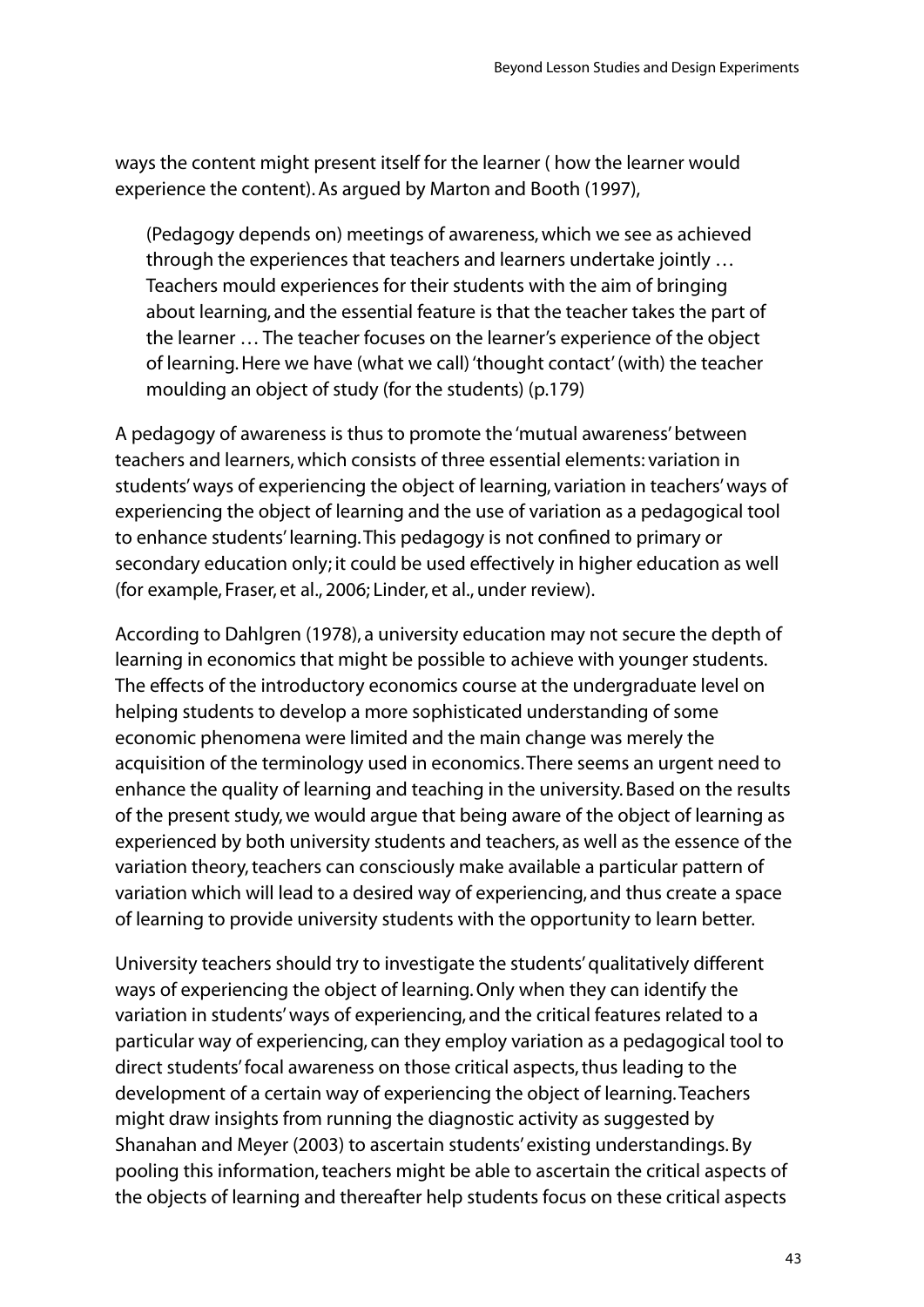in a simultaneous manner through the use of variation as a pedagogical tool. By creating spaces of variation, a "pedagogy of awareness", which has its main focus on the objects of learning, may bring theory and practice together to make learning possible at all levels of education.

## References

Becker W.E. (2004) Economics for a higher education. *International Review of Economic Education*, 3 (1), 52-62.

Bowden, J. & Marton, F. (1998). *The university of learning: Beyond quality and competence in higher education*. London: Kogan Page.

Brown, A.L. (1992). Design experiments:Theoretical and methodological challenges in creating complex interventions in classroom settings. *The Journal of the Learning Sciences*, 2 (2), 141-178.

Collins, A. (1992).Toward a design science of education. In E. Scanlon & T. O'Shea (Eds.), *New directions in educational technology* (pp. 15-22). Berlin, Germany: Springer.

Dahlgren, L.O. (1978). *Effects of university education on the conception of reality*. Reports from the Institute of Education (65). Goteborg:The Institute of Education, University of Goteborg.

Dahlgren, L.O. (1979).*Children's conception of price as a function of questions asked* (81). Goteborg:The Institute of Education, University of Goteborg.

Fraser, D.M., Allison, S., Coombes, H., Case, J.M. & Linder, C. (2006). Using variation to enhance learning in engineering. *International Journal of Engineering Education*, 22(1), 102-108.

Holt, C. A. (1996). Classroom games: trading in a pit market.*Journal of Economic Perspectives*, 10, winter, 193–204.

Holt, C. A. (1999).Teaching economics with classroom experiments. *Southern Economic Journal*, 65 (3), 603-610.

Hopkins, D., Ainscow, M. & West, M. (1994). *School improvement in an era of change.* London: Cassell.

Hopkins, D., Ainscow, M., West, M., Harris, A. & Beresford, J. (1997).*Creating the Conditions for Classroom Improvement.* London:David Fulton.

Lewis, C. (2000). Lesson Study:The core of Japanese professional development. Paper presented at the American Educational Research Association (2000 Annual Meeting), New Orleans, LA.

Linder, C., Fraser, D.M., & Pang M.F. (under review). Using a variation approach to enhance physics learning in a college classroom. *The Physics Teacher*.

Ma, L. (1999). *Knowing and teaching elementary mathematics*. Mahwah, NJ: Lawrence Erlbaum Associates.

Marton, F. (1999).Variatio est mater studiorum. Opening address delivered to the 8th European Association for Research on Learning and Instruction Biennial Conference, Goteborg, Sweden, August 24-28.

Marton, F.& Booth, S. (1996).The Learner's experience of learning. In D.R. Olson & N. Torrance (Eds.), *The handbook of education and human development* (pp. 534-564). Oxford: Blackwell Publishers Ltd.